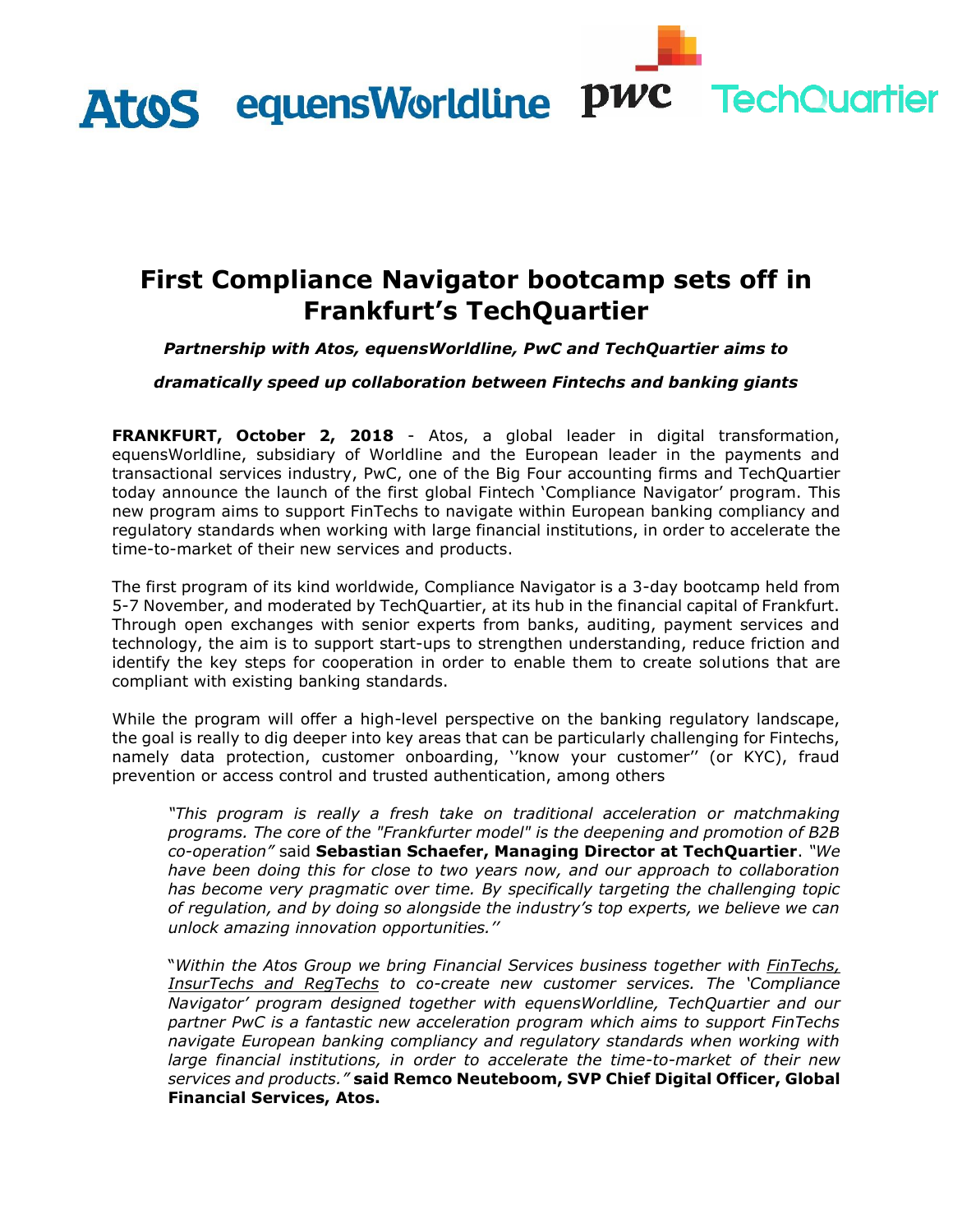*"Changing market requirements make the world of payment services as exciting as it is challenging. Moving from a more competitive perspective, existing market players and FinTechs are beginning to realize the benefits of collaboration – or co-innovation. At equensWorldline we strongly believe that combining our technological expertise with those of our customers and partners with the creativity of FinTechs will hugely benefit the end customer. The recent Worldline e-Payments Challenge and the Compliance Navigator clearly demonstrate our dedication to the concept of co-innovation."* **said Alessandro Baroni, CMO, equensWorldline.**

Atos and equensWorldline have worked with TechQuartier since July 2017 notably on the 'Papillion' training program, in which 3 selected FinTechs were mentored by Atos experts to develop new services, with access to over 150 Financial Services clients, a global network of Atos Business Technology & Innovation Centers and Atos' [FinLab,](https://atos.net/fintech/home/finlab) a hybrid Cloud-based platform to facilitate the creation of new services. PwC also collaborates with TechQuartier in the context of the UX Accelerator, a 3-month program that provides startups the opportunity to test usability of their digital products through PwC's facilities and experts.

*"PwC is working intensively with all types of financial services institutions and we have best insights in all areas of regulation and compliance. By using and leveraging that knowledge we will be an enabler for digital transformation of our clients and provider of trust - bringing together traditional services with the 'new kids on the block''* said **Marc Billeb, Partner at PwC Germany**. *''The Compliance Navigator program is the perfect place to accelerate cooperations with FinTechs even in a high regulated environment and connecting experts from many disciplines."*

In total, 10 startups will be selected from applications received from around the world. Applications for Compliance Navigator are open until October 14th. Fintechs can get more information and apply at [www.techquartier.com/compliancenavigator](http://www.techquartier.com/compliancenavigator)

###

# **About TechQuartier**

TechQuartier (TQ) is the central platform for the startup and scaleup community in the Frankfurt Metropolitan Region. With over 30 political, academic and corporate partners and more than 120 startup members, TQ offers an ideal environment for the development of new technologies, services and business models. TechQuartier has also been designated by the Federal Ministry for Economic Affairs and Energy as Germany's "FinTech-Hub." Visit [www.techquartier.com](http://www.techquartier.com/)

# **About Atos**

Atos is a global leader in digital transformation with approximately 100,000 employees in 73 countries and annual revenue of around € 12 billion. European number one in Big Data, Cybersecurity, High Performance Computing and Digital Workplace, the Group provides Cloud services, Infrastructure & Data Management, Business & Platform solutions, as well as transactional services through Worldline, the European leader in the payment industry. With its cutting-edge technologies, digital expertise and industry knowledge, Atos supports the digital transformation of its clients across various business sectors: Defense, Financial Services, Health, Manufacturing, Media, Energy & Utilities, Public sector, Retail, Telecommunications and Transportation. The Group is the Worldwide Information Technology Partner for the Olympic & Paralympic Games and operates under the brands Atos, Atos Consulting, Atos Worldgrid, Bull, Canopy, Unify and Worldline. Atos SE (Societas Europaea) is listed on the CAC40 Paris stock index.